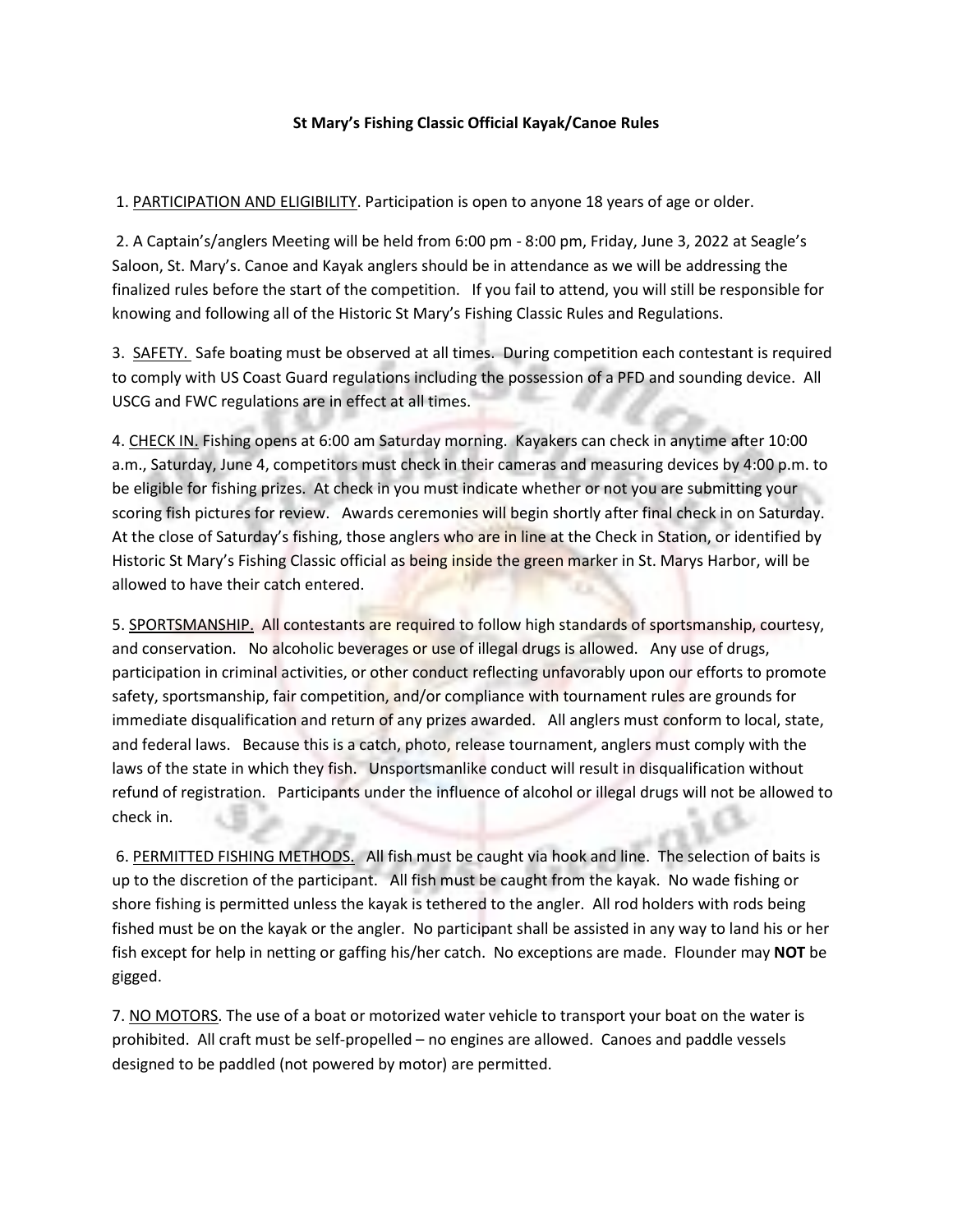8. FISHING LOCATIONS. Any inshore location is permitted, including locations in Duval, St. Johns, Nassau, Flagler, Camden, and Glynn counties. This includes the St. Johns River and Intracoastal Waterway. No offshore ocean fishing is allowed, however jetties, inlets and the offshore sides of land masses are permitted. All fishing locations must be in waters accessible according to the law, USCG, and FWC regulations.

9. OTHER. During competition contestants may not obtain or receive assistance including but not limited to following a non-competitor's boat, the placing of markers by a non-competitor, being towed or riding motorized vessels, being paddled or propelled by a non-contestant, or receiving electronic, voice, or data communications from non-competitors.

10. SCORING. The event uses catch photo release scoring determined by the length of each fish individually for each class. The Classic will cover three species of fish: Flounder, Redfish, and Speckled Trout. Each angler will be issued a unique scoring marker/token at the Captain's Meeting. The first photo on the camera must be of your rigged boat as put in at launch with measuring device and scoring marker visible. Fish must be photographed in or on the boat, on the provided measure, clearly showing the length of the fish with the scoring marker visible. More than one photo of a fish may be taken. Length is determined from the forward most point of the fish to the natural un-pinched top of the tail. Fish must be above FWC minimums to count – caught fish may be above the slot limit. In the event of a tie the entry checked in earliest will be declared the winner. The judging committee will review the photos to verify reported results and determine place winners. The Tournament Director is responsible for the final call in all matters. Official Check-in for anglers is at the Howard Gilman Memorial Park Gazebo.

11. DIGITAL PHOTOGRAPHY. Participants may only use digital cameras for recording scoring fish. Entrants must bring the storage chip from their camera to check-in or bring the download cable for their camera so that pictures may be retrieved. Phones are not recommended. Cameras may be shared – in the event of camera sharing both entrants' kayaks at launch must be initially on the roll, and each entrant will use a different unique scoring token as directed at the captains meeting, both in the launch picture and the fish scoring pictures. In the scoring fish pictures the appropriate entrant's kayak must also be in the picture.

12. TANDEMS/SHARING. It is permissible for more than one entrant to share the same paddle vessel. Each paddler must be a registered participant and is scored separately. Fish may NEVER be shared among entrants. If more than one person is in a tandem both must be registered anglers – use of an extra person strictly as a paddler/motor is forbidden.

13. PROTESTS. Protests of any nature must be submitted in written statement form and personally turned into the Tournament Director no later than one-half hour after the last fish is weighed along with a \$50 fee. If protest is upheld, monies will be returned to protester. If protest is not upheld, monies go to the tournament.